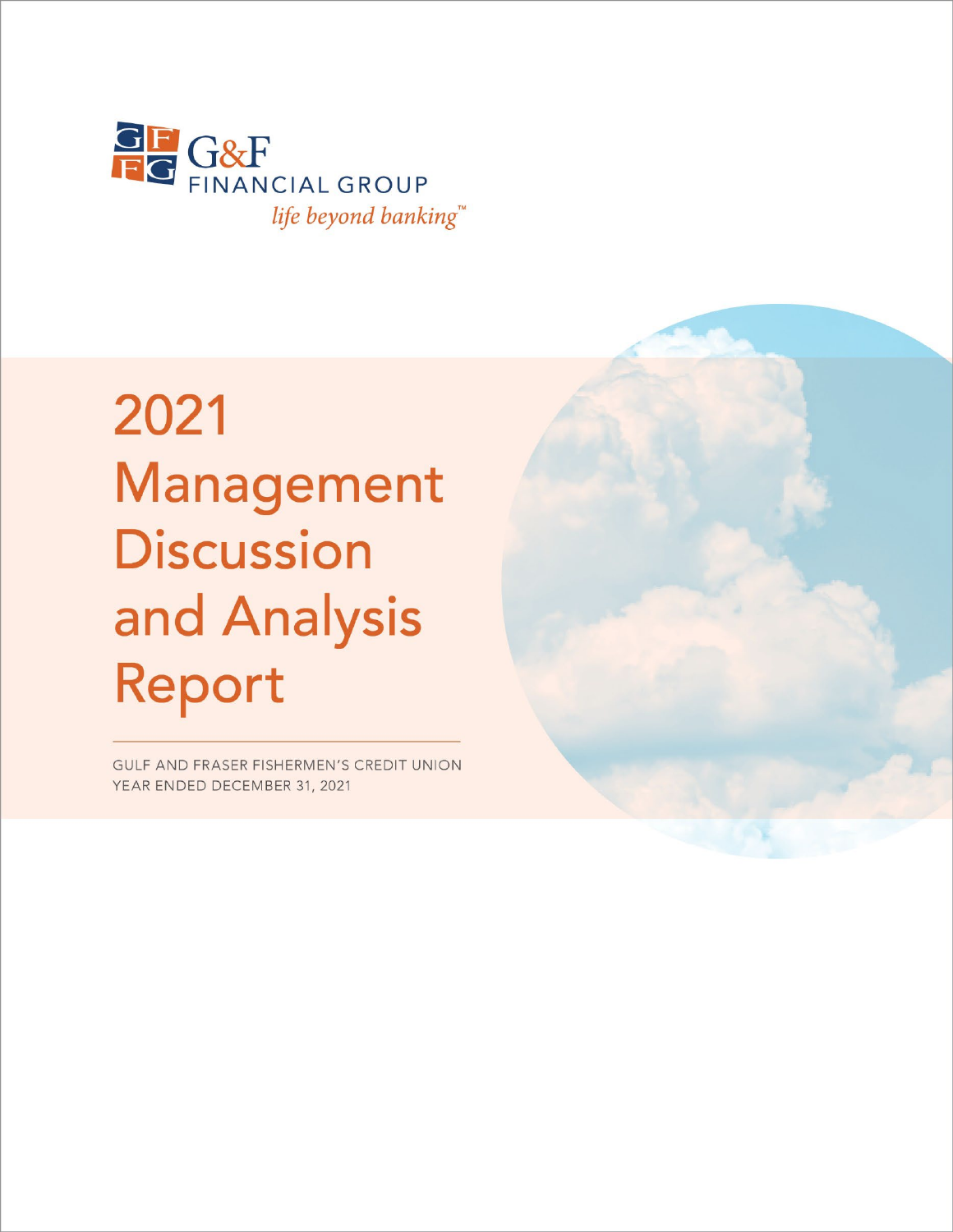**Gulf and Fraser Fishermen's Credit Union 2021 ANNUAL REPORT**

## Management Discussion and Analysis Report

### **Introduction**

Gulf and Fraser Fishermen's Credit Union, operating as G&F Financial Group ("G&F" or "the credit union") is a BC based credit union serving members in the Lower Mainland for over 80 years offering a full range of products and services including personal and business banking, wealth management and retail and commercial lending solutions. With the merger of G&F and Aldergrove Credit Union ("ACU") the credit union now extends to the Fraser Valley and serves over 56 thousand members and administers over \$4.82 billion in assets under administration through a network of 24 branches, four insurance offices, a locally based Member Hub, online, mobile, and telephone banking channels as well as a mobile team of experts who meet with members at their convenience.

The merger with ACU was accounted for using the acquisition method under IFRS 3 Business Combinations, with G&F acquiring 100% of the net assets of ACU forming a single credit union under G&F. Included in the acquisition was ACU's wholly-owned subsidiary, Aldergrove Financial Services Ltd. On the merger date of August 1, 2021, the fair values of the assets and liabilities of ACU were determined with net assets acquired of \$70.3 million which comprise the balance of contributed surplus on the consolidated statement of financial position as at December 31, 2021. The results for the year ended December 31, 2021 include the results for the combined credit union after the merger date.

This Management Discussion and Analysis provides an overview of the credit union's financial and operating performance. It is intended to complement our audited consolidated financial statements and should be read in conjunction with those financial statements. The discussion may contain forward looking statements concerning G&F's activities and strategies. Readers are cautioned that such statements may involve risk and uncertainties with respect to the economic, legislative, regulatory and competitive environments, which could cause actual results to differ from the forward-looking statements in this report.

## **Highlights**

G&F achieved exemplary results in 2021 while navigating uncertainties of the COVID-19 pandemic and economic environment. In addition, the merger with ACU increased the credit union's financial strength with combined resources and scale to better serve our members and invest in our future. Assets increased by \$1.53 billion or 60.1% (including organic growth of \$435.2 million or 17.1%) to \$4.08 billion while our membership reached 56,683 as we welcomed 21,104 net new members into our network. Loans increased by \$1.29 billion or 60.2% (including organic growth of \$446.4 million, or 20.9%), while deposits grew by \$1.43 billion or 61.9% (including organic growth of \$408.6 million, or 17.7%). In addition, wealth management assets under administration grew by \$292.0 million, or 99.8% (including organic growth of \$101.9 million, or 34.8%) to \$584.5 million.

G&F FINANCIAL GROUP | MANAGEMENT DISCUSSION AND ANALYSIS REPORT 2021 2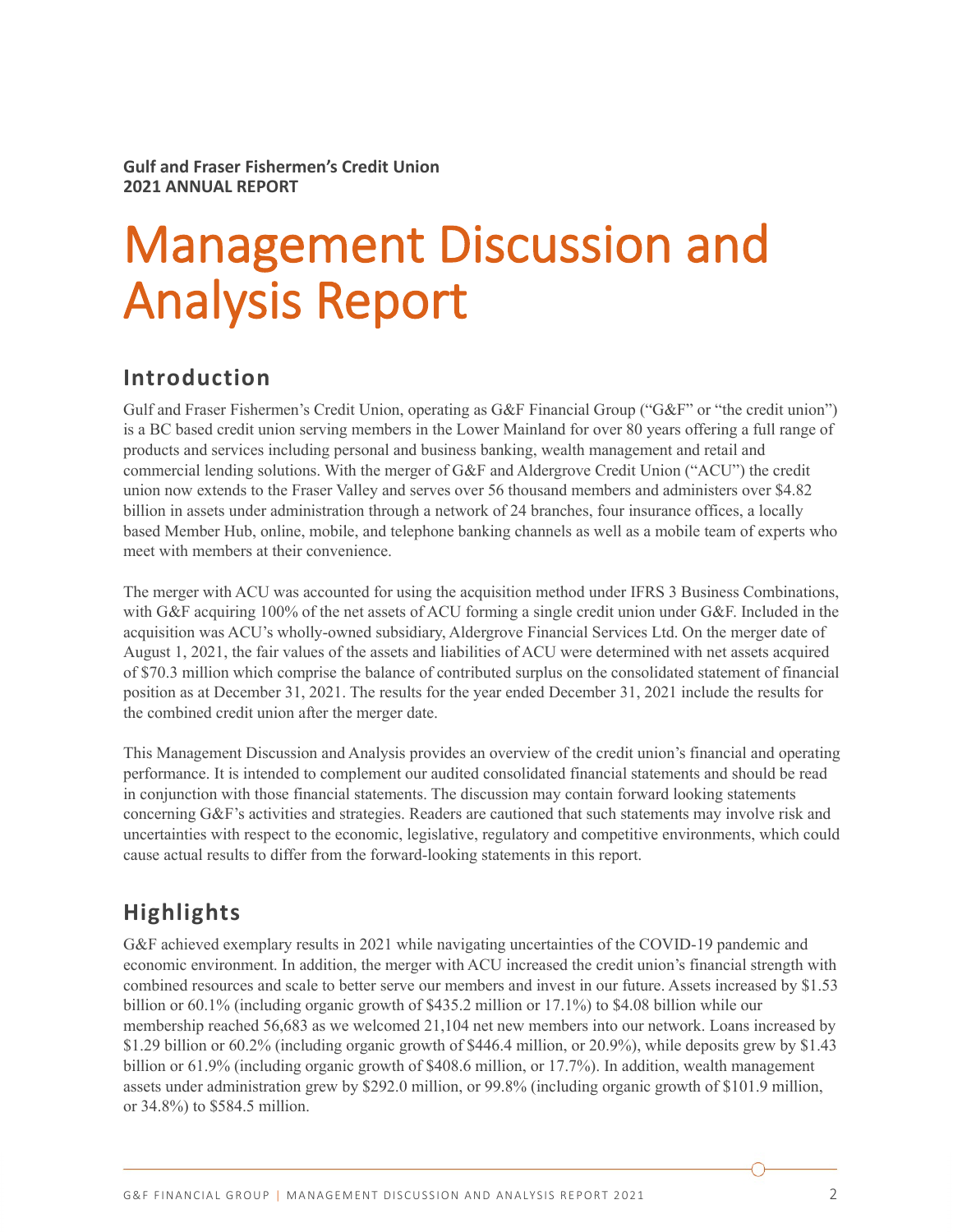**Assets, Loans and Deposits** (in \$millions)



Earnings from operations in 2021 was a record high at \$26.3 million, an increase of 57.8% over 2020, as a result of higher operating margin (net interest income and other income) due to the merger with ACU and organic growth in our loan, deposit and wealth management portfolios. Operating expenses also increased by 48.6% year over year with the combined organization and related merger/integration costs and the opening of two new branches during the year (Fraser St. Branch and Willoughby Community Branch).

Total comprehensive income for 2021 was \$17.6 million reflecting a 12.8% growth in members' equity. G&F was proud to be able to share this success with the local communities we serve by distributing \$968 thousand through the credit union and the G&F Financial Group Foundation. The Board of Directors approved a dividend return of 3.0% on member equity shares and 4.5% on investment equity shares. G&F remains well capitalized with a capital adequacy ratio of 15.42% at the end of 2021, well above the 8.0% regulatory requirement.

## **2021 Financial Performance**

Total assets grew by \$1.53 billion, or 60.1% with the merger with ACU (including organic growth of \$435.2 million, or 17.1%) reflecting increases in both our loan and deposit portfolio. Assets now total \$4.08 billion at the end of 2021 versus \$2.55 billion at the end of 2020. Our total liquidity ratio ended the year at 15.48%, which was well above the statutory requirement of 8.0%. We also saw our membership grow by 59.3% and now have 56,683 members connecting and doing business with G&F.

#### LOANS

Loans to members grew by \$1.29 billion, or 60.2% (including organic growth of \$446.4 million, or 20.9%) reaching \$3.42 billion at the end of 2021 versus \$2.13 billion at the end of 2020. With the impact from COVID-19 restrictions and more people working from home wanting more space, pent up demand for real estate became a top priority supported by historically low interest rates resulting in record sales activity in the Lower Mainland and Fraser Valley for 2021.

The total residential mortgages and personal loans portfolio increased by \$1.02 billion to \$2.49 billion while the commercial lending portfolio grew by \$266.7 million to \$933.1 million. G&F's Investment and Lending Policy has established a limit on the commercial lending portfolio (funded and unfunded) of 35.0% of the credit union's asset base which the credit union was in compliance.

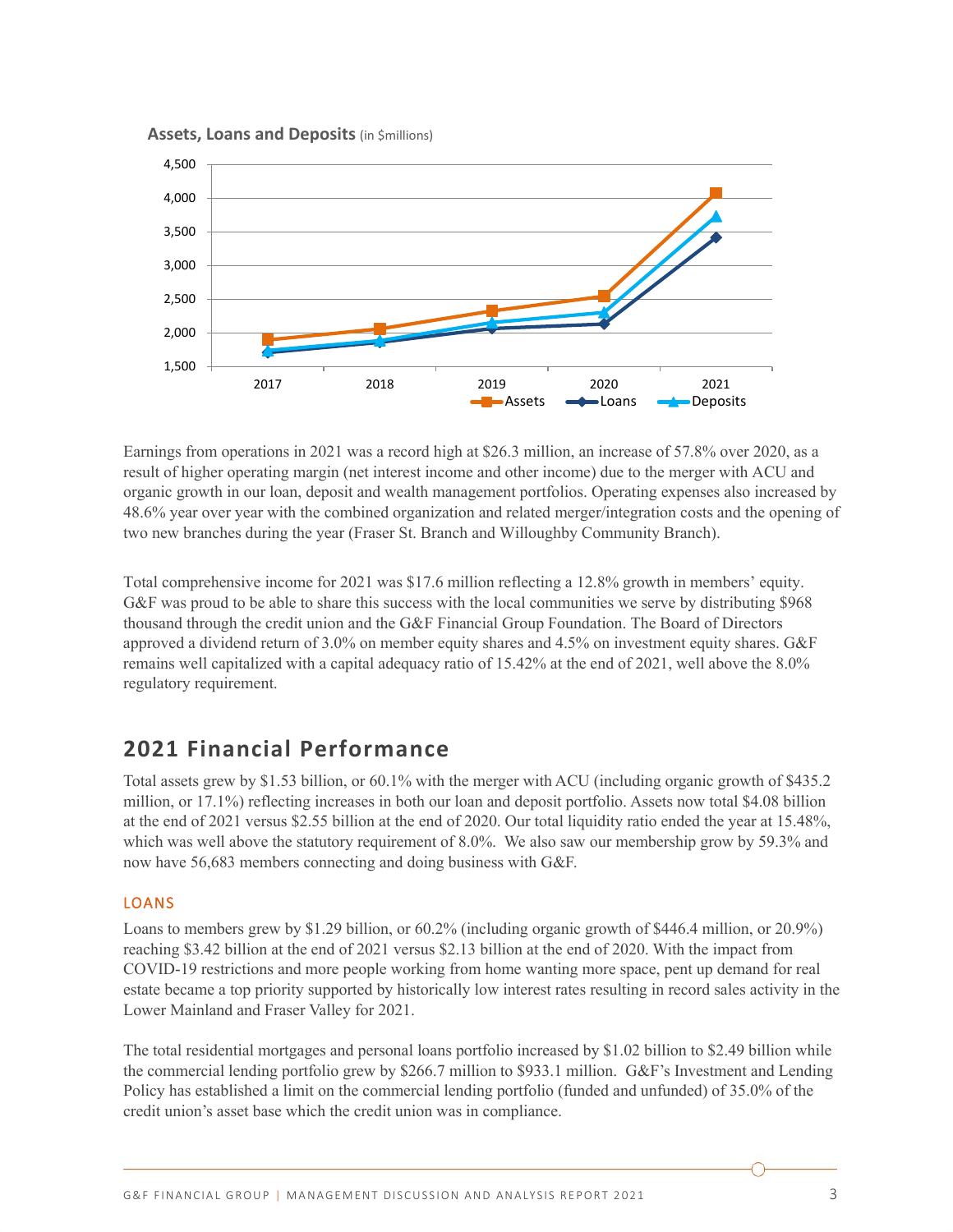



#### ALLOWANCE FOR CREDIT LOSSES

The allowance for credit losses under the IFRS 9 Expected Credit Loss (ECL) model increased by \$0.5 million to \$8.7 million at the end of 2021 from \$8.2 million at the end of 2020. However, as a percentage of the loan portfolio, the allowance for credit losses declined from 0.38% in 2020 to 0.25% in 2021 driven by the strengthening Canadian and BC economic indicators incorporated in the ECL model associated with the economic recovery. The provision for credit losses was offset by loans written off (net of recoveries) of \$65 thousand. The allowance for credit losses allocated to the residential mortgage and personal loans portfolio was \$1.7 million or 19.2% while the allowance for credit losses allocated to the commercial lending portfolio was \$7.0 million or 80.8%.

#### ASSET HELD-FOR-SALE

Asset held-for-sale was \$2.3 million at the end of 2021 which comprises the previous G&F corporate office and adjacent investment properties which the credit union is actively marketing for sale.

#### PREMISES AND EQUIPMENT

Premises and equipment increased by \$27.8 million to \$66.3 million at the end of 2021 from \$38.5 million at the end of 2020. This increase includes the acquisition of ACU's property and premises totaling \$27.5 million combined with additions in leasehold improvements in the branch network, furniture and equipment and right-of-use asset lease commitments of \$5.3 million during the year. Offsetting these increases is the depreciation of the premises and equipment in the amount of \$5.0 million for the year.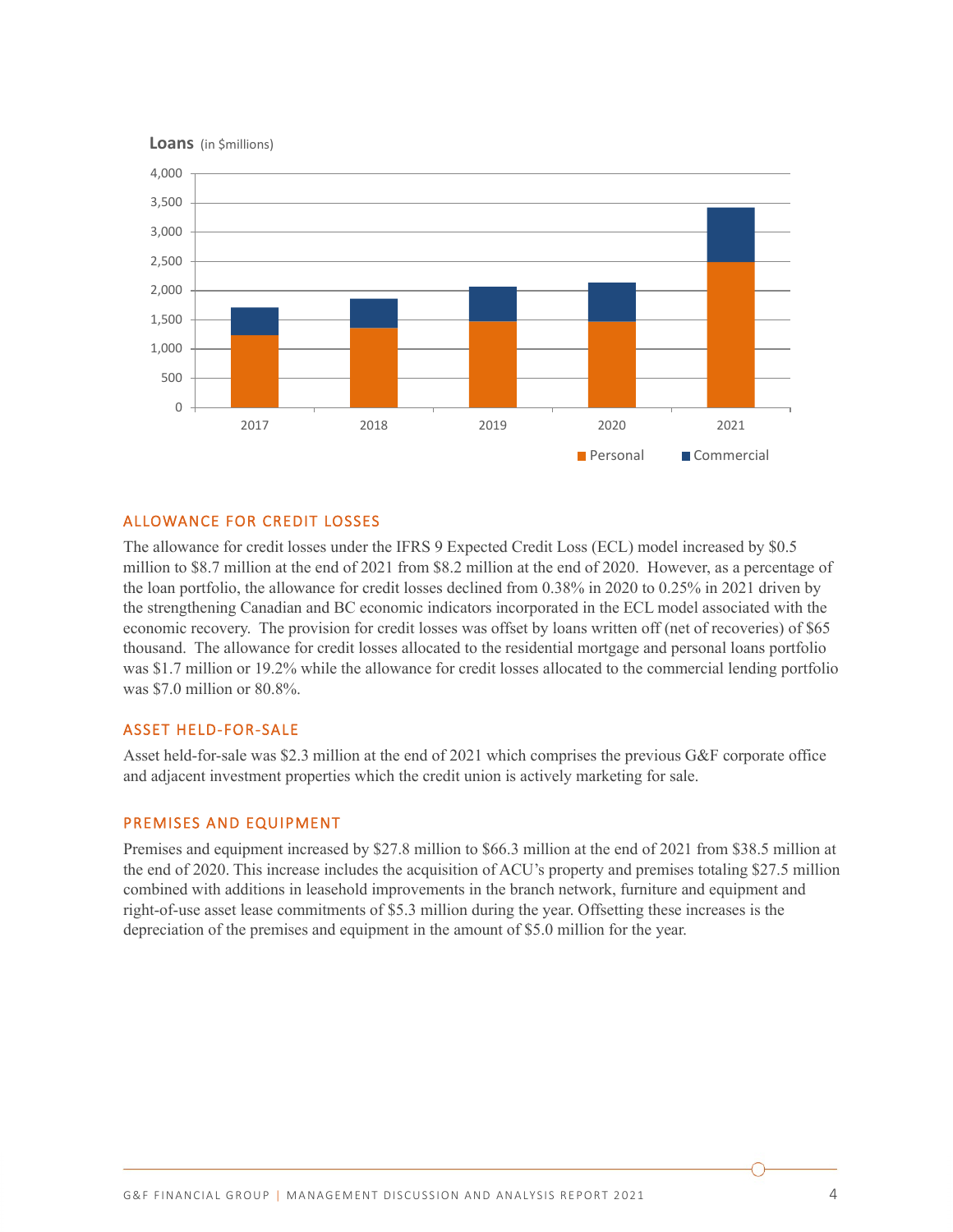#### DEPOSITS

Member deposits increased by \$1.43 billion or 61.9% (including organic growth of \$408.6 million, or 17.7%) totaling \$3.74 billion at the end of 2021 versus \$2.31 billion at the end of 2020. Demand deposits increased by \$536.2 million, term deposits grew by \$713.3 million, registered deposits (i.e., RRSP, RRIF, RESP and TFSA) grew by \$178.3 million, and accrued interest grew by \$0.4 million during the year. The organic increase in deposits was driven by the ongoing accumulation of savings by members during the pandemic with a preference by many towards demand deposits to keep their funds more liquid.



#### SECURED BORROWING

During 2021, G&F increased its available operating line and term facility with Central 1 to \$169.1 million from \$144.1 million at the end of 2020. In addition, G&F also expanded its credit facility agreement with Fédérations des caisses Desjardins du Québec (Desjardins) to \$70.0 million from \$30.0 million at the end of 2020. As at December 31, 2021, there were no amounts drawn against these credit facilities. As part of the credit union's ongoing management of liquidity, capital, and interest rate risk, G&F securitizes residential mortgages thereby entering into a secured borrowing arrangement with Central 1. The outstanding secured borrowing with Central 1 was \$77.3 million at the end of 2021, an increase of \$4.9 million from the balance at the end of 2020 of \$72.4 million.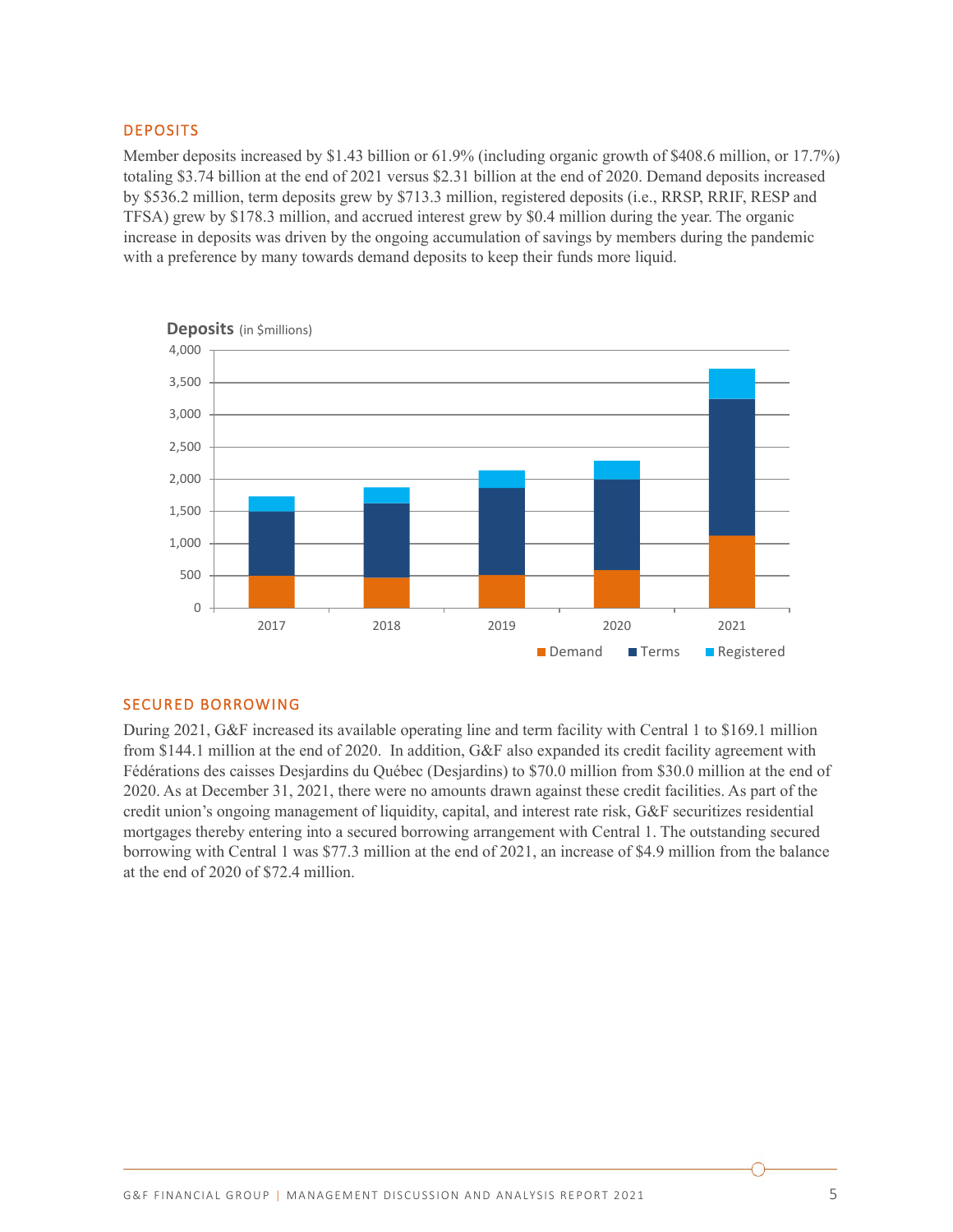#### MEMBERS' EQUITY

G&F achieved net income of \$21.0 million, a net unrealized loss from cash flow hedges (net of tax recovery) of \$2.2 million and a net unrealized loss from financial instruments (net of tax recovery) of \$1.2 million in 2021 resulting in total comprehensive income of \$17.6 million. This results in a return on members' equity of 12.8%. The members' equity also increased with the merger with ACU and the net assets acquired comprising the contributed surplus of \$70.3 million. Capital adequacy at the end of 2021 was 15.42%, well exceeding the regulatory requirement of 8.0% and the supervisory target of 10.0%.



#### NET INTEREST INCOME

The Bank of Canada (BofC) maintained its overnight target rate at 0.25% throughout 2021 to provide stimulus to the economy during the pandemic which experienced multiple waves, restrictions and easing of measures. The yield curve steepened as the economy began showing signs of recovery combined with mounting pressure on the BofC to increase rates to deal with inflation as a result of supply chain disruptions.

G&F's net interest income as a percentage of assets increased from 1.74% in 2020 to 2.04% in 2021 through the deployment of excess liquidity, rising mortgages rates and deposits being kept by members in more accessible demand accounts at a lower cost of funds. On an absolute dollar basis, the credit union's net interest income (the difference between interest earned on loans and investments and interest paid on deposits and secured borrowings) increased by \$21.4 million, or 49.9% to \$64.2 million benefiting from the growth in the credit union's overall asset base.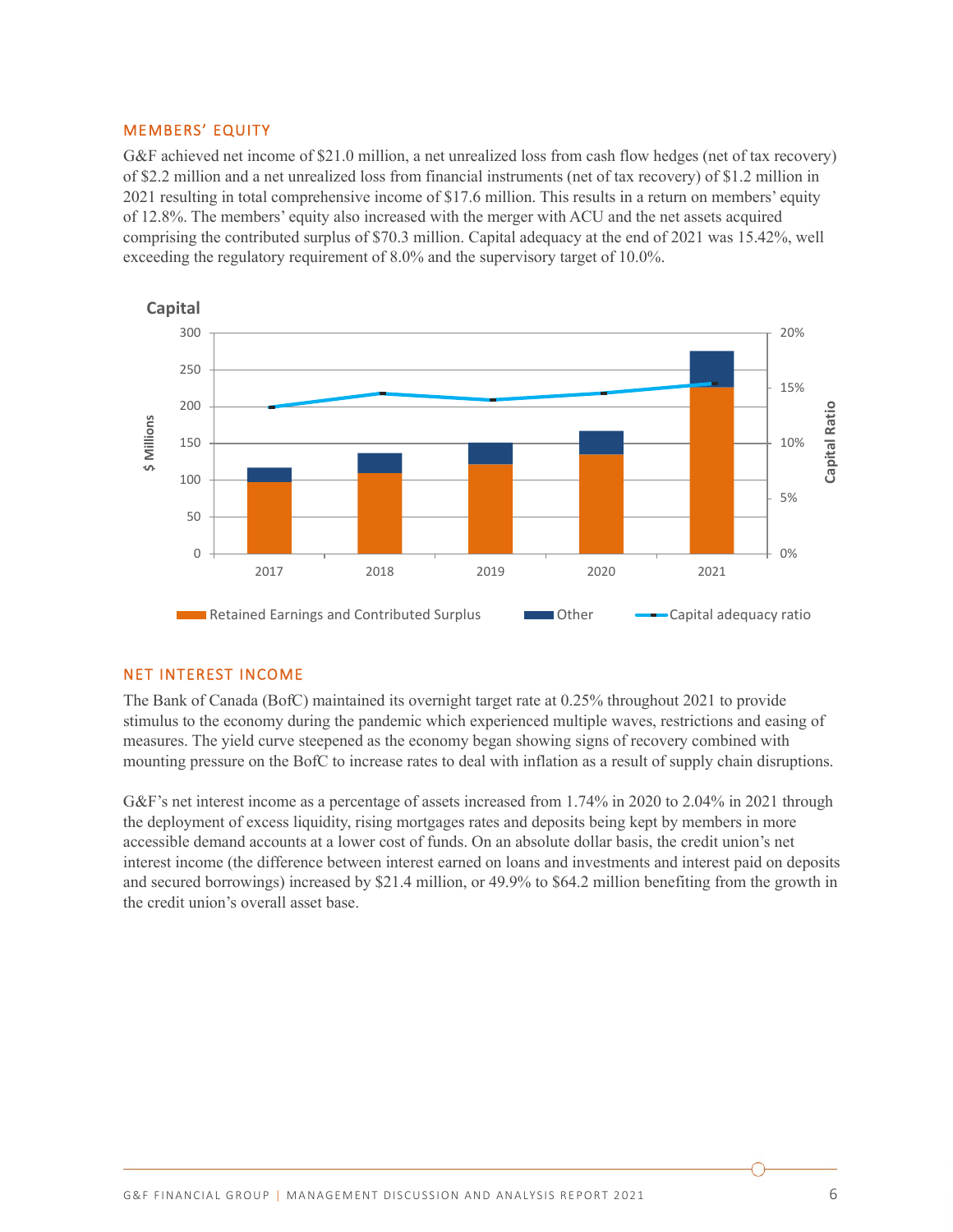#### OTHER INCOME

Other income includes member services income (such as loan fees and penalties, demand account fees, wealth management income and foreign exchange income), hedge ineffectiveness on cash flow hedges, other revenue earned by Gulf & Fraser Insurance Services Ltd. and Aldergrove Financial Services Ltd. (wholly owned subsidiaries of the credit union providing life insurance and wealth management products and services respectively) and provision for credit losses. Other income increased \$6.6 million or 57.2% to \$18.3 million in 2021 due to an increase in member services income related to a higher volume of loan fees and penalty fee income and a lower provision for credit losses.

#### OPERATING EXPENSES

Operating expenses increased by \$18.4 million or 48.6% to \$56.1 million in 2021 with the business combination of G&F and ACU and growth of the credit union. As a percentage of assets, the operating expenses increased from 1.53% in 2020 to 1.78% in 2021 due to the merger costs (legal, due diligence and regulatory), integration costs (harmonization of banking system and other technology licenses/platforms) and opening of two new branches during the year (Fraser St. Branch and Willoughby Community Branch). Dues were also significantly higher in 2021 as the Credit Union Deposit Insurance Corporation (CUDIC) assessed a lower deposit insurance premium rate in 2020 to provide some temporary relief to BC Credit Unions at the outset of the pandemic. Finally, our strong financial results in 2021 led us to contribute \$1.0 million to our G&F Financial Group Foundation and provide \$250 thousand in support of BC flood relief efforts with various organizations.

#### EARNINGS FROM OPERATIONS

Earnings from operations was a record high at \$26.3 million in 2021, up \$9.7 million or 57.8% compared to 2020 reflecting the benefit of the merger with ACU and ongoing organic growth of the credit union. G&F has continued to make long-term strategic investments by expanding the branch network, improving the sales and service delivery and overall member experience and investing in digital initiatives. The attraction of new members and growing the loan, deposit and wealth portfolios contributed to the exemplary financial performance for 2021.

G&F has a long history of sharing our profits with the local communities in which we live and serve by way of donations, sponsorships, educational bursaries, and scholarships. Total distributions from both the credit union and G&F Financial Group Foundation totaled \$968 thousand which translates to 3.7% of earnings from operations in 2021.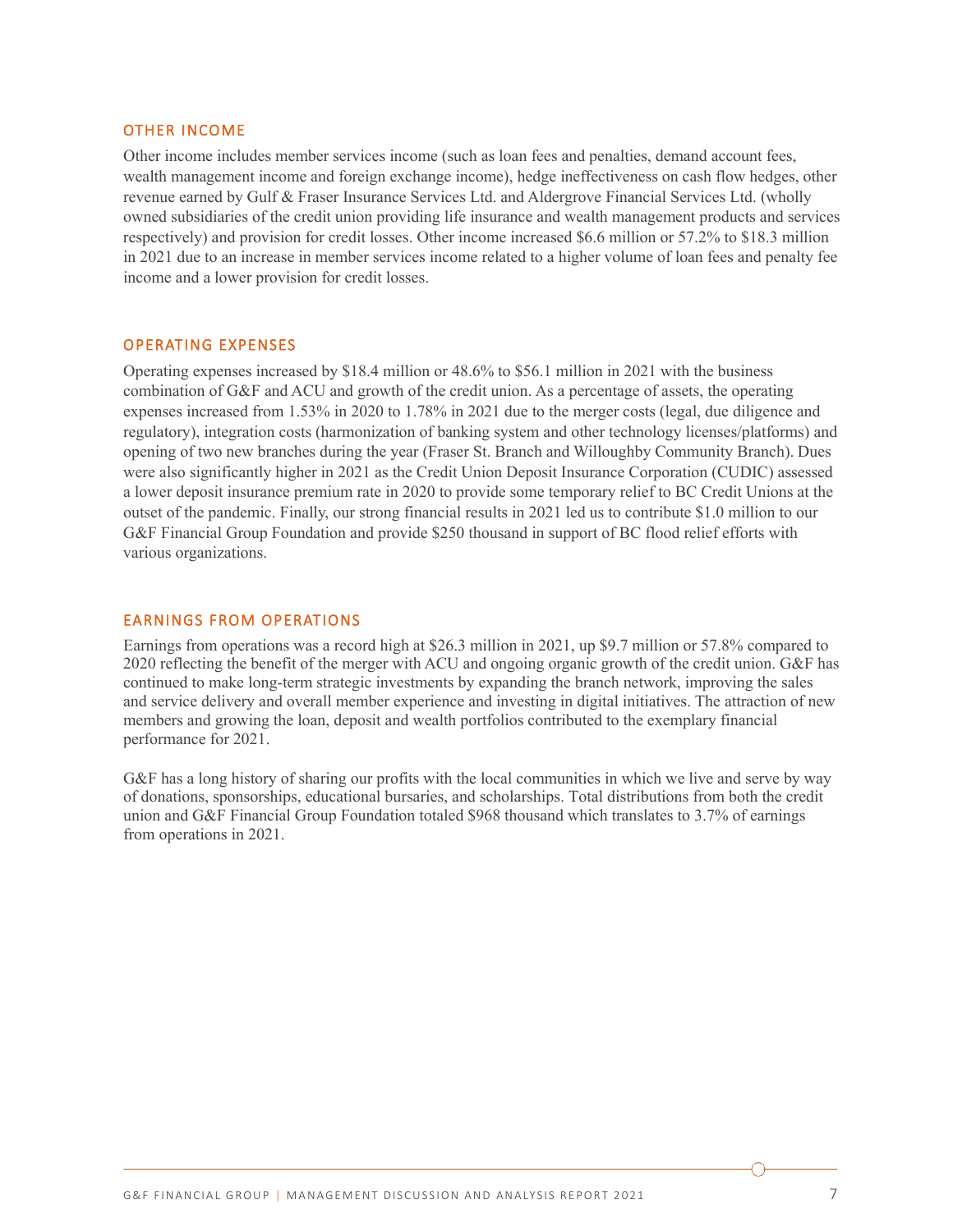

#### **Earnings from Operations** (in \$millions)

#### TOTAL COMPREHENSIVE INCOME

The total comprehensive income for 2021 was \$17.6 million which included distribution to members of \$562 thousand (3.0% dividend on members' equity shares and 4.5% dividend on investment equity shares approved by the Board of Directors), a provision for income taxes of \$4.8 million, net unrealized losses from cash flow hedges (net of tax recovery) of \$2.2 million and net unrealized losses from financial instruments (net of tax recovery) of \$1.2 million.

#### FUNDS UNDER ADMINISTRATION

Funds under administration by G&F comprise of syndicated loans, Canada Emergency Business Account (CEBA) loans and investment portfolios and mutual funds.

Commercial loans are managed by the credit union and syndicated with other financial institutions for purposes of risk sharing, liquidity management and to service members who have loan amounts above the credit union's single member cap. The syndicated loan balance ended 2021 at \$131.5 million, a decrease of \$39.3 million for the year.

Loans issued by the credit union in its capacity as an agent under the CEBA program totaled \$27.4 million at the end of 2021, an increase of \$17.6 million for the year.

Investments and mutual fund accounts that are managed by our wealth management specialists on behalf of members grew by \$292.0 million or 99.8% with the merger of ACU (including organic growth of \$101.9 million, or 34.8%) in 2021 to end the year at \$584.5 million (at market value).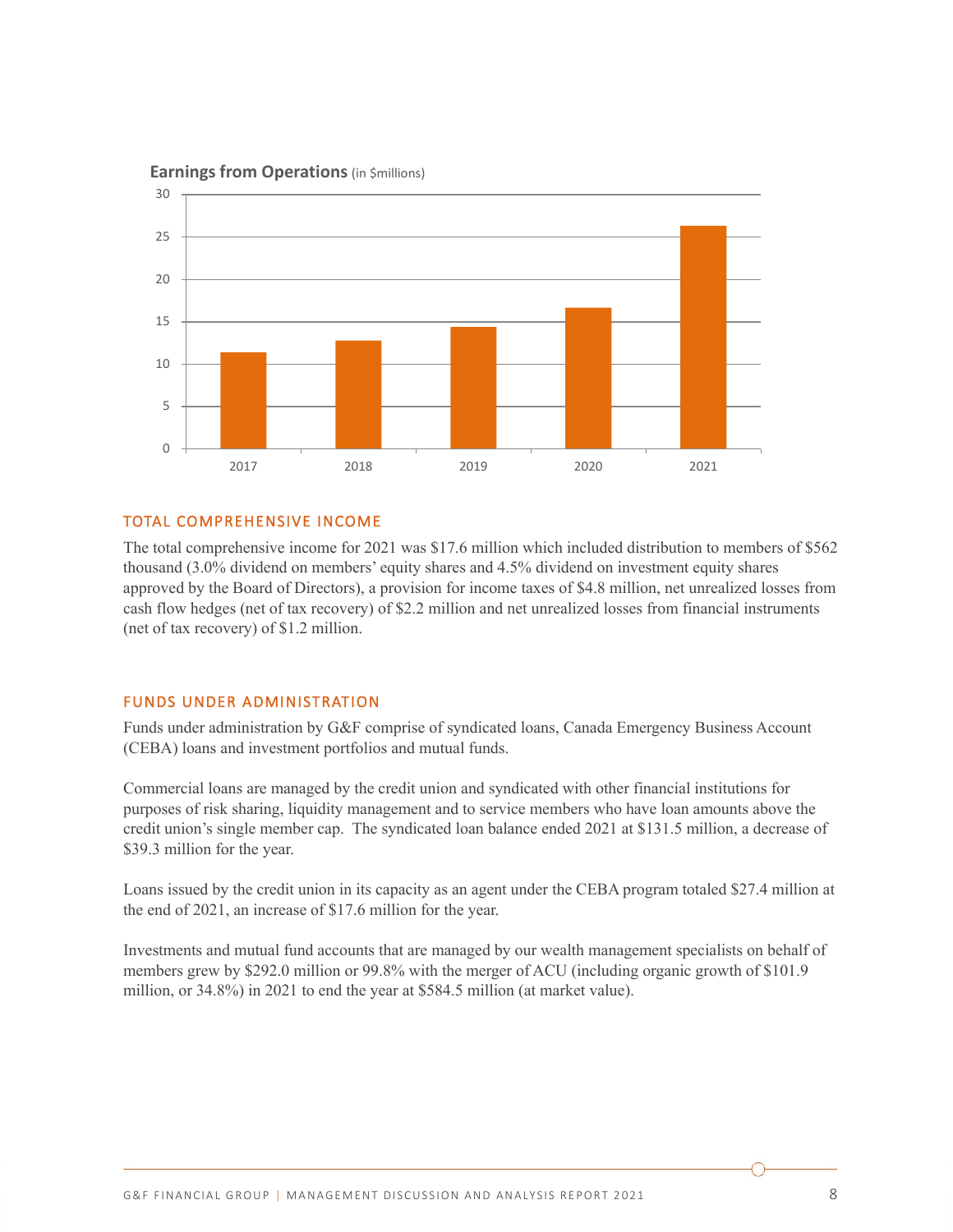## **Risk Management**

G&F is subject to a variety of risks that are inherent to the industry in which it operates. The credit union's principal risks are credit risk, liquidity risk and market risk given the nature of our business is holding financial instruments as identified in Note 23 of the audited consolidated financial statements. Other risks the credit union faces are strategic, operational, legal, regulatory, cyber security, technology, reputational and climate risks. To mitigate these risks the credit union has policies and procedures, controls and monitoring in place. The Board of Directors has overall responsibility for the establishment and oversight of the credit union's strategic direction, risk management framework and risk appetite. The executive management team, primarily through the Risk Management Function, is responsible for implementing strategies and policies approved by the board and for developing processes that identify, measure, monitor and mitigate risks. The credit union also has internal and external audit functions which are independent of management and report to the Audit Committee.

## **2022 Outlook**

Two years after the start of the global pandemic, the world is still grappling with the spread and impact of COVID-19. The pandemic continues to be the primary driver of the speed, duration and path of the global and Canadian economic recovery. Canada's vaccination program has allowed restrictions to ease and businesses to gradually reopen; however, the emergence of the highly transmissible Omicron variant late in the year temporarily paused the economic recovery. Ongoing supply chain disruptions, labour shortages and strong consumer demand supported by savings accumulation during the pandemic have boosted inflation to the highest levels seen in 30 years.

The economy enters 2022 with momentum and a broad set of measures are indicating that the economy is now operating at near full capacity. The labor market has bounced back to pre-pandemic levels with solid employment growth, job openings and wage gains. While uncertainty remains with the evolution of COVID-19 and its variant strains, the severity of the illness appears to be waning and public health stances are shifting from pandemic towards endemic status. As such, economic growth is expected to be robust, led by consumer spending on services and supported by strength in exports and business investments. Persistent supply constraints combined with higher food, energy and housing costs are expected to keep inflation elevated. The invasion of Ukraine by Russia could have economic impact as well and further lead to inflation on gas and food prices. In response, the BofC is widely expected to initiate a cycle of rate hikes while balancing the trajectory of economic growth.

The Lower Mainland and Fraser Valley real estate market posted record sales in 2021 putting upward pressure on prices. However, affordability erosion with price escalation and rising variable and fixed mortgage rates will temper demand in 2022. Moreover, the inventory of active listings is well below historical norms and if this continues to languish, this could activate a vicious cycle as insufficient inventory means sellers are unable to find suitable next homes and will choose instead to delay listings. Consequently, the severe lack of choice for buyers could become another upswing in prices as buyers compete for available units.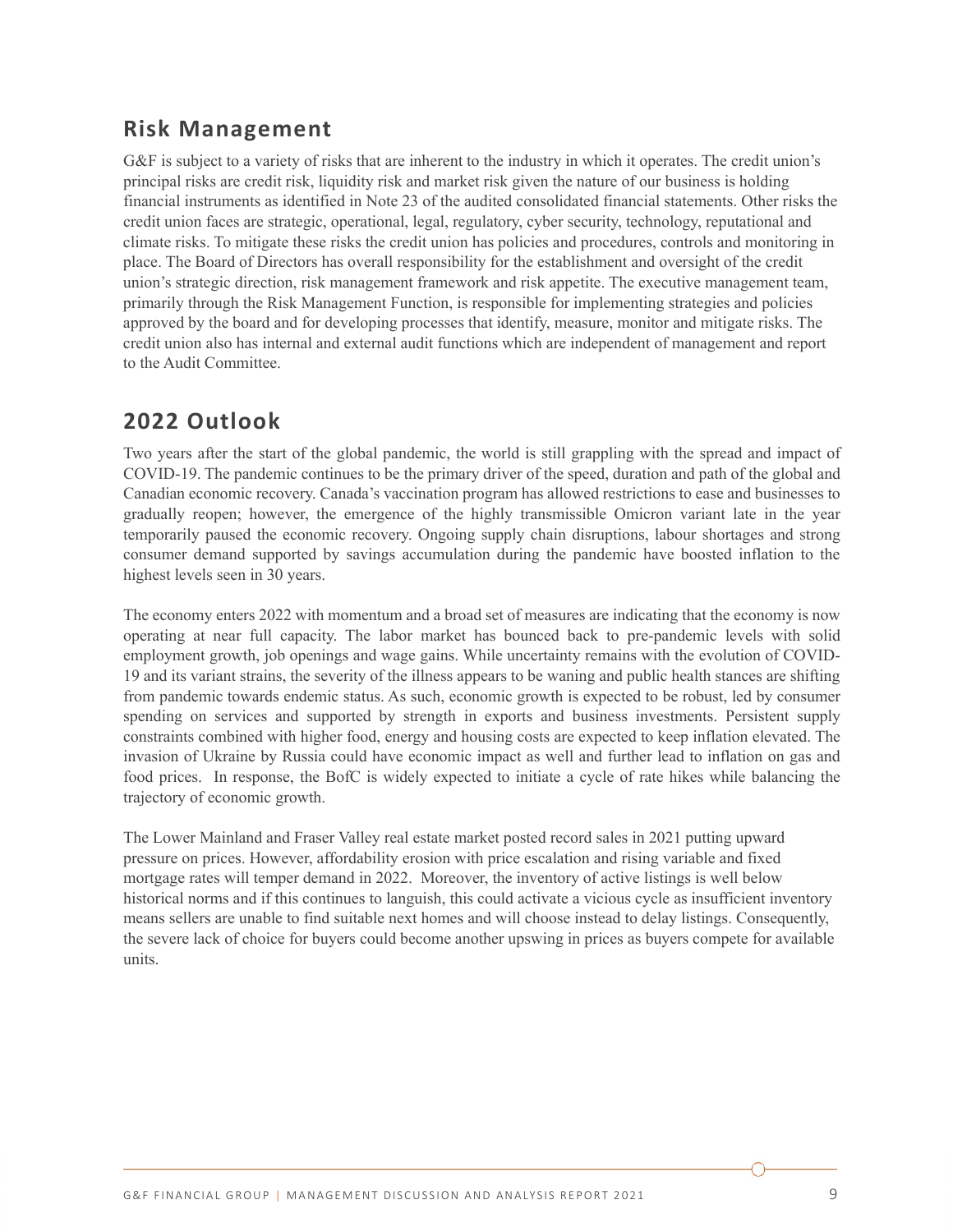In this context, G&F is cautiously optimistic in forecasting a year of steady growth in its loans, deposits and wealth management portfolios with an ongoing focus on digital transformation initiatives to enhance the experience and advice we provide for our members. In 2022, G&F will make further investments in our branch network by opening a new branch in the Guildford community in Surrey and completing upgrades and renovations at two branches in accordance with our property and premises plan. Continuing to partner with like-minded organizations, G&F will merge with Vancouver Police Credit Union and Mount Lehman Credit Union effective January 1, 2022 which will provide greater scale and a stronger presence across the Lower Mainland and Fraser Valley delivering the advice, products and services that members desire. G&F will also amalgamate its two wholly-owned subsidiaries, Gulf and Fraser Insurance Services Ltd. and Aldergrove Financial Services Ltd. effective January 1, 2022. G&F's business plan for 2022 focuses on five strategic pillars – Grow the Business, Member Experience, People and Culture, Financial Strength and Community Investment.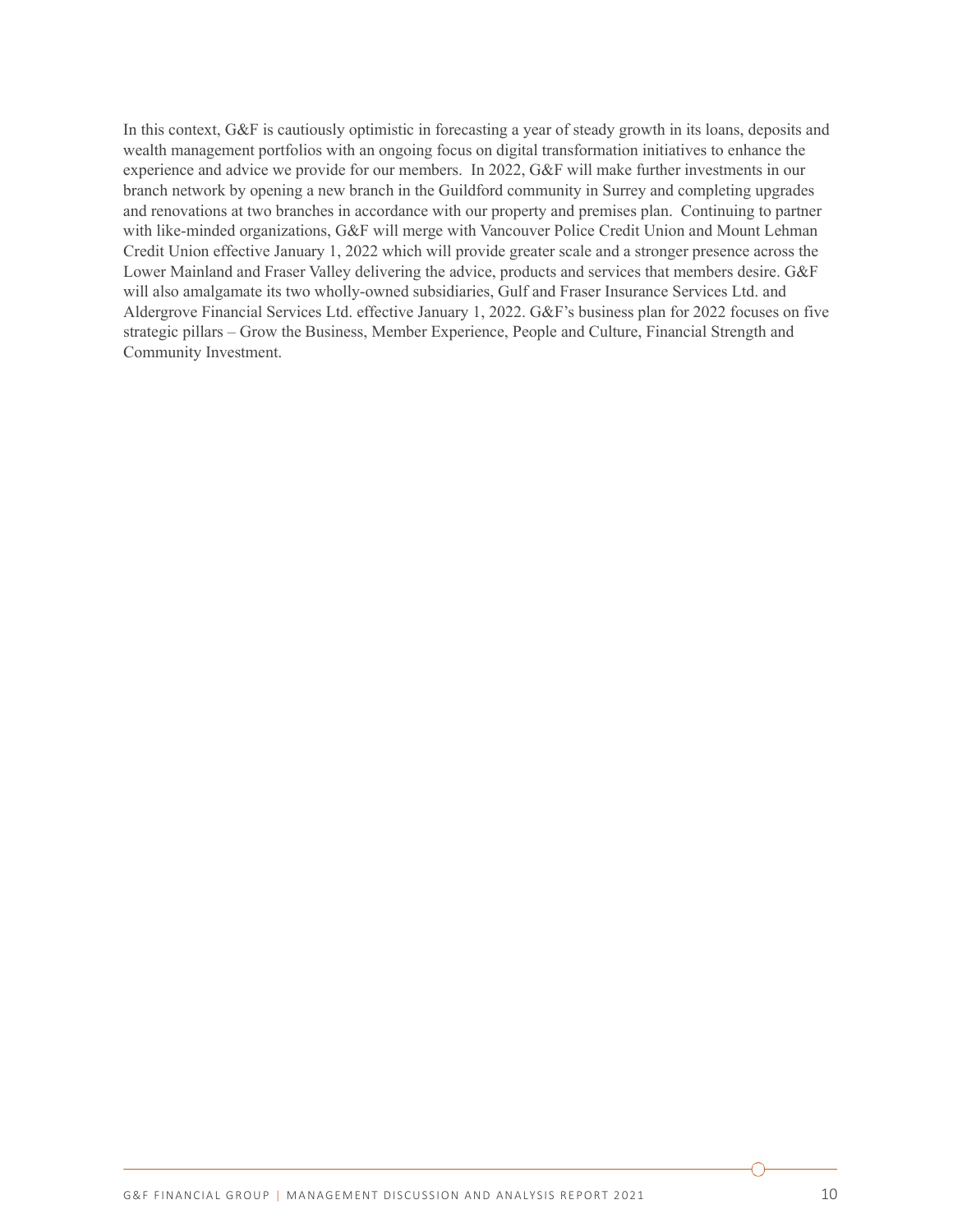#### Gulf & Fraser Fishermen's Credit Union

## Five-Year Overview - Financial Highlights

(Expressed in thousands of dollars)

*Consolidated Statement of Financial Position (unaudited)*

|                                    | 2021        | 2020        | 2019           | 2018         | 2017           |
|------------------------------------|-------------|-------------|----------------|--------------|----------------|
| <b>ASSETS</b>                      |             |             |                |              |                |
| Cash and investments               | \$581,357   | \$362,487   | \$218,762      | \$186,850    | \$176,694      |
| Loans                              | 3,419,054   | 2,133,861   | 2,068,805      | 1,862,404    | 1,711,125      |
| Asset held-for-sale                | 2,297       | 2,297       | $\overline{0}$ | $\mathbf{O}$ | $\overline{O}$ |
| Premises and equipment, intangible |             |             |                |              |                |
| assets, investment properties      | 69,025      | 39,036      | 37,379         | 8,765        | 7,767          |
| Other assets                       | 7,386       | 9,824       | 4,260          | 5,603        | 3,913          |
|                                    | \$4,079,119 | \$2,547,505 | \$2,329,206    | \$2,063,622  | \$1,899,499    |
|                                    |             |             |                |              |                |
| LIABILITIES AND MEMBERS' EQUITY    |             |             |                |              |                |
| Deposits                           | \$3,735,085 | \$2,306,930 | \$2,156,900    | \$1,887,475  | \$1,742,843    |
| Members' shares                    | 13,378      | 9,455       | 8,854          | 8,047        | 6,943          |
| Secured borrowings                 | 77,305      | 72,407      | 25,419         | 51,455       | 45,299         |
| Other liabilities                  | 27,771      | 21,080      | 15,972         | 6,676        | 6,130          |
|                                    | 3,853,539   | 2,409,872   | 2,207,145      | 1,953,653    | 1,801,215      |
| Members' equity                    |             |             |                |              |                |
| Accumulated other comprehensive    |             |             |                |              |                |
| income (loss)                      | (792)       | 2,577       | 600            | 153          | 496            |
| Contributed surplus                | 70,331      | 0           | $\mathbf 0$    | $\mathbf 0$  | $\mathbf{O}$   |
| Retained earnings                  | 156,041     | 135,056     | 121,461        | 109,816      | 97,788         |
|                                    | 225,580     | 137,633     | 122,061        | 109,969      | 98,284         |
|                                    | \$4,079,119 | \$2,547,505 | \$2,329,206    | \$2,063,622  | \$1,899,499    |

∩